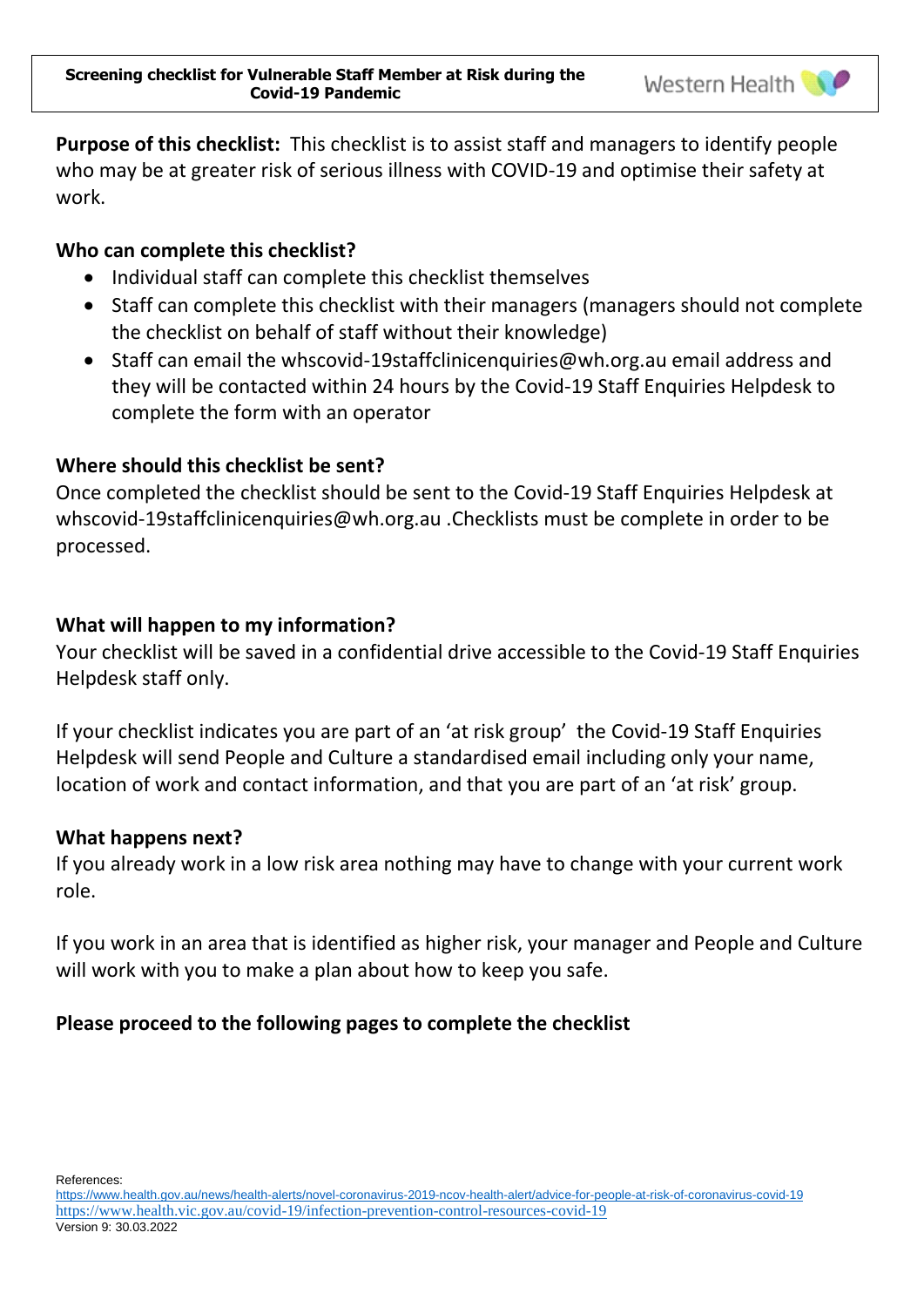

| <b>EMPLOYEE DETAILS:</b> |                        |
|--------------------------|------------------------|
| Surname:                 | Other Names:           |
| Employee Number:         | <b>Contact Number:</b> |
| Campus:                  | Ward/Location:         |
| Role (Nurse, PSA, etc):  | Manager's name:        |
|                          |                        |

### **SECTION A: Demographic Information**

| Are you aged 70 years or older? | YA S'<br>ಀ. | No. |
|---------------------------------|-------------|-----|
|---------------------------------|-------------|-----|

#### **SECTION B: Demographic Information continued**

**Do you fit into any of the categories below?**

| Aboriginal or Torres Strait Islander AND aged 50 years or<br>older | Yes: | No: |
|--------------------------------------------------------------------|------|-----|
| 2. Aged 65 to 69 years                                             | Yes: | No: |

### **SECTION C: Chronic Health Conditions**

**Do you have any of the health conditions listed below?**

|    | <b>Chronic renal failure</b>                                                                                                                                                                                                                                       | Yes: | No: |
|----|--------------------------------------------------------------------------------------------------------------------------------------------------------------------------------------------------------------------------------------------------------------------|------|-----|
|    | 2. Coronary heart disease or congestive cardiac failure                                                                                                                                                                                                            | Yes: | No: |
|    | 3. Chronic lung disease (severe asthma (for which frequent<br>medical consultations or the use of multiple medications is<br>required), cystic fibrosis, bronchiectasis, suppurative lung<br>disease, chronic obstructive pulmonary disease, chronic<br>emphysema) | Yes: | No: |
|    | 4. Poorly controlled diabetes                                                                                                                                                                                                                                      | Yes: | No: |
| 5. | <b>Poorly controlled hypertension</b>                                                                                                                                                                                                                              | Yes: | No: |

#### **SECTION D: Immunosuppression**

**Someone who has significant immunosupression is defined as someone who:**

- **Has haematologic neoplasms: leukemias, lymphomas, myelodysplastic syndromes**
- **Is Post-transplant: solid organ (on immunosuppressive therapy), haematopoietic stem cell transplant (within 24 months or on treatment for GVHD)**
- **Immunocompromised due to primary or acquired immunodeficiency (including HIV infection)**
- **Is on current chemotherapy or radiotherapy**
- **Is on high-dose corticosteroids (≥20 mg of prednisone per day, or equivalent) for ≥14 days**
- **Is on all biologics and most disease-modifying anti-rheumatic drugs (DMARDs) as defined as follows:** 
	- o **Azathioprine >3.0 mg/kg/day**
	- o **6-Mercaptopurine >1.5 mg/kg/day**
	- o **Methotrexate >0.4 mg/kg/week**
	- o **Prednisone >20 mg/day. If <14 days treatment, can resume work when treatment ceased**
	- o **Tacrolimus (any dose)**
	- o **Cyclosporine (any dose)**
	- o **Cyclophosphamide (any dose)**
	- o **Mycophenolate (any dose)**
	- o **Combination (multiple) DMARDs irrespective of dose**

### **Are you immunosuppressed?** Yes: No:

#### References:

<https://www.health.gov.au/news/health-alerts/novel-coronavirus-2019-ncov-health-alert/advice-for-people-at-risk-of-coronavirus-covid-19> <https://www.health.vic.gov.au/covid-19/infection-prevention-control-resources-covid-19> Version 9: 30.03.2022